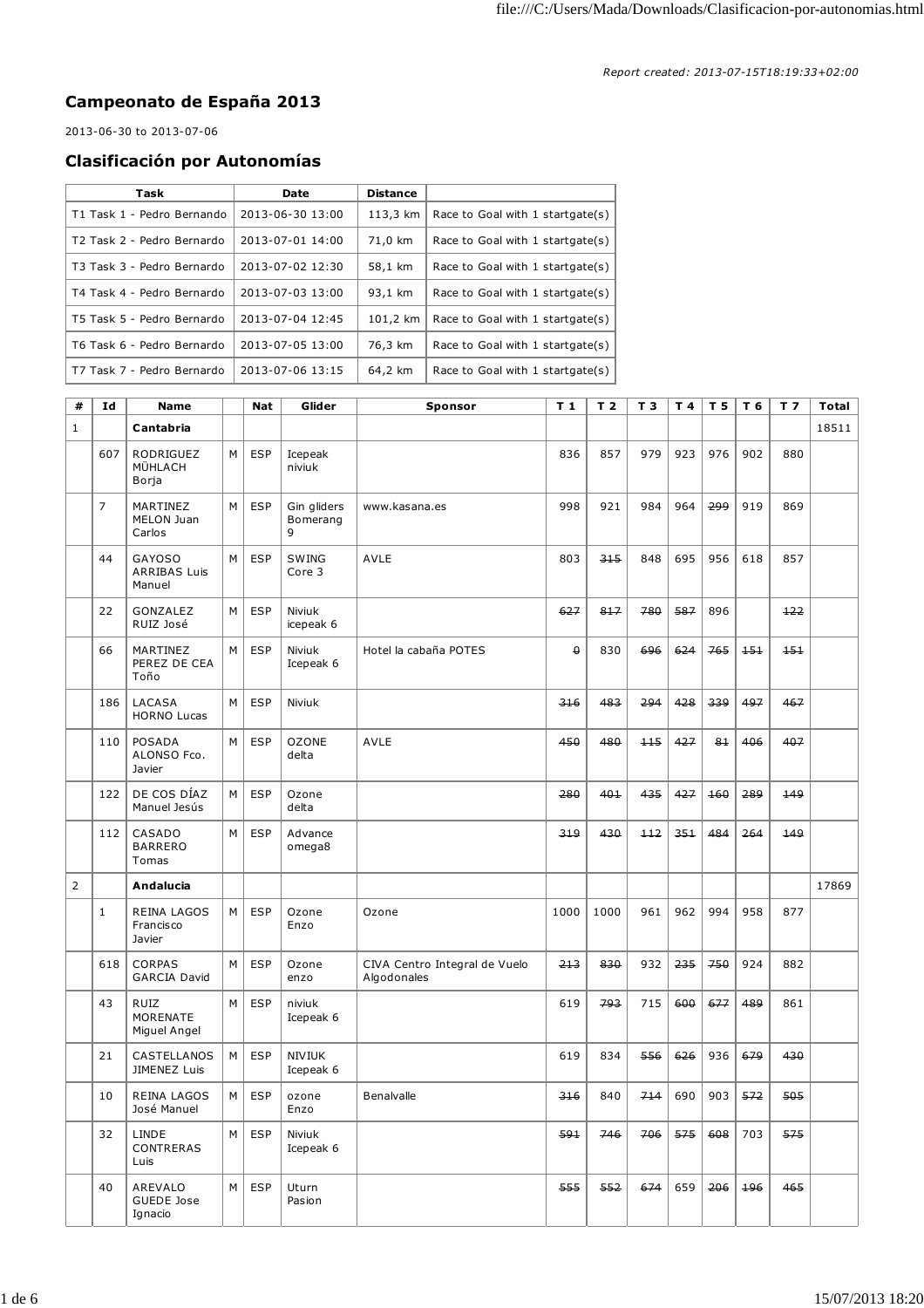| # | Id  | <b>Name</b>                                 |    | <b>Nat</b> | Glider                   | Sponsor                    | T 1  | T <sub>2</sub> | T3  |     | T4 T5    | $T_6$ | T <sub>7</sub> | <b>Total</b> |
|---|-----|---------------------------------------------|----|------------|--------------------------|----------------------------|------|----------------|-----|-----|----------|-------|----------------|--------------|
|   | 76  | <b>BENITEZ</b><br><b>FRAYSSE</b><br>Manuel  | M  | <b>ESP</b> | Nova<br>Mentor 3         |                            | 317  | 397            | 186 | 427 | 437      | 406   | 407            |              |
|   | 28  | <b>ALCALA</b><br><b>MOLINA</b><br>Francisco | M  | ESP        | <b>NOVA</b><br>Factor 2  |                            | 396  | 184            | 299 | 427 | 118      | 499   | 418            |              |
|   | 261 | CERVILLA<br><b>DIAZ Carlos</b>              | м  | <b>ESP</b> | SWING<br>Mistral 7       | Granaltura                 | 313  | 89             | 275 | 429 | 454      | 406   | 347            |              |
|   | 63  | PEREZ JORGE<br>José Antonio                 | M  | <b>ESP</b> | Nova<br>Factor 2         |                            | 221  | 404            | 196 | 427 | 437      | 58    | 451            |              |
|   | 58  | ZAPATA<br>MANTAS Juan<br>Carlos             | M  | <b>ESP</b> | ADVANCE<br>Sigma 8       |                            | 60   | 89             | 508 | 267 | 218      | 438   | 416            |              |
|   | 258 | <b>VELASCO</b><br>NEVADO<br>Azahara         | F. | <b>ESP</b> | Niviuk<br>hook2          | zero gravity               | 31   | 89             | 40  | 39  | $+8$     |       | 43             |              |
| 3 |     | Cataluña                                    |    |            |                          |                            |      |                |     |     |          |       |                | 15955        |
|   | 5   | PINO MANDRY<br>Larry                        | м  | <b>ESP</b> | Ozone<br>Enzo            |                            | 854  | 972            | 763 | 677 | 902      | 761   | 846            |              |
|   | 19  | ARQUE<br><b>DOMINGO</b><br>Mario            | M  | <b>ESP</b> | Ozone<br>Enzo            | Perfils                    | 818  | 215            | 784 | 585 | 952      | 979   | 890            |              |
|   | 50  | MARQUILLAS<br>CABEZA Jordi                  | M  | <b>ESP</b> | AirDesign<br>Volt        | Entrenúvols                | 607  | 696            | 732 | 432 | 469      | 451   | 450            |              |
|   | 33  | LAZARO<br>CAMAÑES Oriol                     | м  | <b>ESP</b> | <b>NIVIUK</b>            |                            | 557  | 752            | 291 | 357 | 476      | 505   | 444            |              |
|   | 30  | <b>BALLESTER PI</b><br>Sergi                | M  | <b>ESP</b> | niviuk peak<br>3         |                            | 622  | 237            | 275 | 592 | 475      | 584   | 539            |              |
|   | 29  | MOYES VALLS<br>Enric                        | M  | <b>ESP</b> | <b>NIVIUK</b><br>Artik 3 |                            | 432  | 262            | 659 | 432 | 517      | 500   | 454            |              |
|   | 26  | POL BERNAL<br>Lluis (Xiliu)                 | M  | <b>ESP</b> | <b>NIVIUK</b><br>peak3   | Niviuk                     | 609  | 175            | 729 | 428 | 518      | 357   | 193            |              |
|   | 48  | CABISCOL<br>CATALA<br>Antonio               | M  | ESP        | Nova<br>Mentor 3         |                            | $3+$ | 528            | 423 | 538 | 517      | 406   | 487            |              |
|   | 25  | GARCIA<br>GUERRERO<br>Juan Manuel           | М  | <b>ESP</b> | Windtech<br>Fenix        |                            | 431  | 477            | 673 | 514 | 485      | 253   | 43             |              |
|   | 64  | LAZARO<br>IRANZO Josep<br>Miguel            | M  | ESP        | Niviuk Peak<br>3         |                            | 297  | 356            | 281 | 478 | 524      | 678   | 188            |              |
|   | 182 | <b>FALCON</b><br>SOLDEVILA<br>Óscar         | M  | <b>ESP</b> | Windtech<br>fenix        |                            | 497  | 727            | 250 | 443 | 511      | 58    | 307            |              |
|   | 67  | VALLÈS MILLA<br>Pere                        | M  | <b>ESP</b> | Air Design<br>Pure       |                            | 615  | 665            | 121 | 432 | $\theta$ | 530   | 344            |              |
|   | 36  | <b>MORENO</b><br><b>BENITO Maite</b>        | F. | <b>ESP</b> | Ozone<br>Delta 2         |                            | 581  | 120            | 479 | 427 | 216      | 453   | 417            |              |
|   | 213 | FERNANDEZ<br>FERNANDEZ<br>Joel              | M  | <b>ESP</b> | Nova<br>mentor 3         |                            | 456  | 202            | 279 | 540 | $\theta$ | 430   | 505            |              |
|   | 138 | ARANDA<br><b>VERES Andreu</b>               | М  | <b>ESP</b> | niviuk<br>artik3         | Club Parapent Puig d'Afrou | 434  | 120            | 278 | 222 | 437      | 381   | 408            |              |
|   | 121 | PONS GUASCH<br>Ignasi                       | M  | <b>ESP</b> | Niviuk Artik<br>3        |                            | 316  | 89             | 187 | 428 | 216      | 455   | 448            |              |
|   | 49  | PENELLA ROS<br>Josep Ramón                  | М  | <b>ESP</b> | NIVIUK<br>Artik 3        |                            | 369  | 89             | 229 | 427 | 366      | 108   | 346            |              |
|   | 91  | <b>BERNEDA</b><br><b>MARTIN Xavier</b>      | м  | <b>ESP</b> | Niviuk Peak<br>3         | M                          | 313  | 324            | 312 | 457 |          |       | 150            |              |
|   | 47  | MALECKI LEVY<br>Ivan Clement                | M  | ARG        | niviuk peak<br>3         |                            | 603  | 660            | 111 | 39  |          |       |                |              |
|   | 12  | GARCIA<br>DAVIES Lee                        | M  | <b>ESP</b> | Niviuk - Ice<br>Peak     | TwoNav.com                 | 628  | 126            | 127 | 267 | 54       |       |                |              |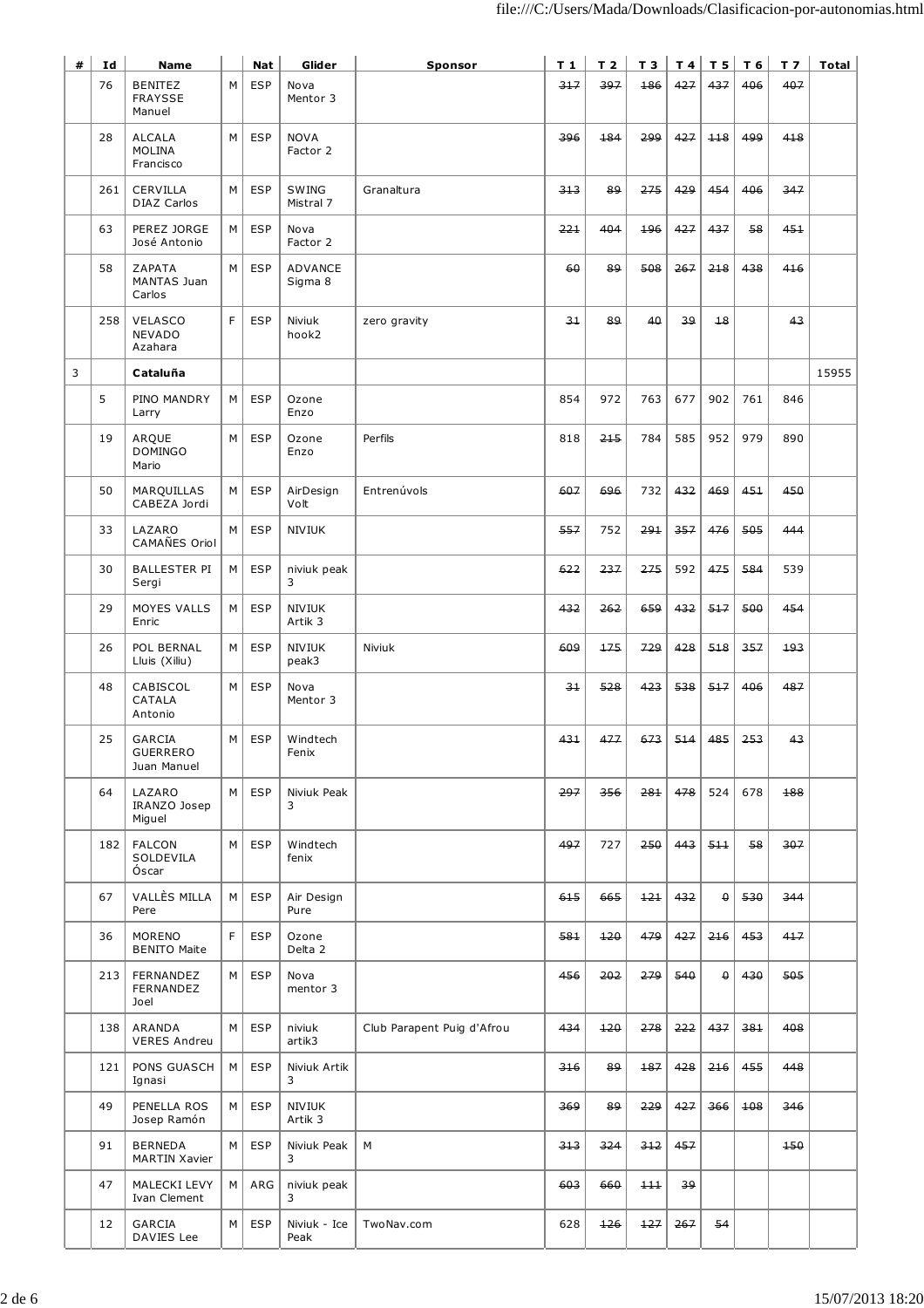| #              | Id             | <b>Name</b>                                   |   | Nat        | Glider                        | Sponsor                | $T_1$ | T <sub>2</sub> | T 3      | T4  | T <sub>5</sub> | T 6      | T <sub>7</sub> | <b>Total</b> |
|----------------|----------------|-----------------------------------------------|---|------------|-------------------------------|------------------------|-------|----------------|----------|-----|----------------|----------|----------------|--------------|
|                | 124            | POL FONT<br>Albert                            | М | <b>ESP</b> | Niviuk hook<br>3              |                        | 50    | 112            | 48       | 343 | 85             | 83       | 411            |              |
|                | 88             | <b>MORALES</b><br>GOMEZ Joan<br>Lluís         | M | <b>ESP</b> | <b>NOVA</b><br>Factor 2       |                        | 301   | 247            | 121      | 93  | $\pmb{\Theta}$ |          |                |              |
|                | 90             | SOTO RIPOLL<br>Marc                           | M | <b>ESP</b> | AIR<br><b>DESIGN</b>          |                        | $9+$  | 89             | $+21$    | 64  | 205            | 58       | 43             |              |
|                | 61             | PUJOL SABATÉ<br>Quiònia                       | F | <b>ESP</b> | nova<br>mentor 2              |                        | 34    | 192            | $9+$     | 48  | 52             | 58       | 445            |              |
|                | $\overline{2}$ | <b>BONET</b><br>DALMAU Xevi                   | M | <b>ESP</b> | <b>NIVIUK</b><br>icepeak 6    | Niviuk                 |       |                |          |     |                |          |                |              |
| $\overline{4}$ |                | Canarias                                      |   |            |                               |                        |       |                |          |     |                |          |                | 15215        |
|                | 23             | MALHONDA<br>MALHONDA<br>Jean Marc             | M | <b>FRA</b> | niviuk<br>icepeak 6           |                        | 869   | 772            | 778      | 948 | 538            | 879      | 852            |              |
|                | 78             | GONZALEZ<br>OLIVA<br>Gregorio                 | м | <b>ESP</b> | Swing core<br>3               | Tenerfly               | 845   | 933            | 769      | 915 | 736            | 991      | 216            |              |
|                | 54             | GONZALEZ<br>CABRERA<br>Afranio                | М | <b>ESP</b> | NIVIUK<br>icepeak 6           |                        | 432   | 514            | 625      | 460 | 249            | 516      | 299            |              |
|                | 81             | LIBRIZZI<br>Roberto                           | M | <b>ITA</b> | up trango<br>xc2              |                        | 403   | 204            | 423      | 550 | 520            | 109      | 505            |              |
|                | 51             | CASTELLANO<br><b>MOLINA Alvaro</b>            | M | <b>ESP</b> | <b>OZONE</b><br>Mantra M4     |                        | 300   | 553            | 192      | 429 | 224            | 67       | $+28$          |              |
|                | 148            | <b>ARENAS</b><br><b>HERNANDO</b><br>Francisco | M | <b>ESP</b> | Advance<br>Omega 8            |                        | 31    | 218            | 289      | 291 | 444            | 58       | 402            |              |
|                | 133            | AFONSO<br>LINARES<br>Cristo Manuel            | м | <b>ESP</b> | Niviuk                        | WWW.KANGAROOTANDEM.COM | 719   | 117            | $\theta$ | 39  | 225            | $\theta$ | $\theta$       |              |
|                | 41             | QUINTANA<br>SIERRA Pedro<br>Justo             | М | <b>ESP</b> | UP Trango<br>XC <sub>2</sub>  | Aire y vuelo           | 102   | 316            | 192      | 41  |                |          | $\theta$       |              |
|                | 11             | DIAZ RUIZ<br>Miguel (Mika)                    | M | <b>ESP</b> | Ozone<br>Enzo                 |                        |       |                |          |     |                |          |                |              |
| 5              |                | Region de<br>Murcia                           |   |            |                               |                        |       |                |          |     |                |          |                | 14878        |
|                | 6              | <b>COSTA</b><br>SANCHEZ<br>Jesús              | M | <b>ESP</b> | <b>NIVIUK</b><br>Icepeak 6    | niviuk-CMM             | 857   | 997            | 731      | 961 | 987            | 964      | 884            |              |
|                | 62             | NÚÑEZ ALCÓN<br>Federico                       | M | <b>ESP</b> | Gin gliders<br>Boomerang<br>9 |                        | 567   | 856            | 908      | 934 | 991            | 769      | 905            |              |
|                | 38             | NAVARRO<br>GONZALEZ<br>Paco                   | M | ESP        | Swing<br>Artral 7             |                        | 62    | 716            | 631      | 522 | 160            | 406      | 70             |              |
| 6              |                | <b>Navarra</b>                                |   |            |                               |                        |       |                |          |     |                |          |                | 14578        |
|                | 18             | GONZALEZ<br>RUIZ Xabier                       | м | <b>ESP</b> | Niviuk ice<br>peak 6          |                        | 712   | 855            | 853      | 905 | 949            | 261      | 1000           |              |
|                | 31             | GONZALEZ<br>RIZO Daniel                       | м | <b>ESP</b> | niviuk<br>Icepeak 6           |                        | 832   | 849            | 794      | 726 | 771            | 845      | 505            |              |
|                | 53             | IZCO OREJA<br>Asier                           | M | <b>ESP</b> | Swing<br>Astral 7             |                        | 483   | $+20$          | 507      | 528 | 512            | 495      | 469            |              |
|                | 68             | GAZZOLO<br>ROSSI Marcelo                      | м | ARG        | ozone<br>enzo                 |                        | 686   | 268            | 763      | 129 | 156            | 178      | 272            |              |
| $\overline{7}$ |                | Extremadura                                   |   |            |                               |                        |       |                |          |     |                |          |                | 13602        |
|                | 8              | VENTAJA DIAZ<br>Miguel Ángel                  | м | <b>ESP</b> | Ozone<br>Enzo                 |                        | 603   | 661            | 814      | 957 | 972            | 832      | 851            |              |
|                | 116            | SANCHEZ<br>MARTINEZ<br>Andrés<br>Francisco    | м | ESP        | Niviuk Peak<br>3              | aerofly.es-sol         | 589   | 798            | 693      | 340 | 524            | 508      | 569            |              |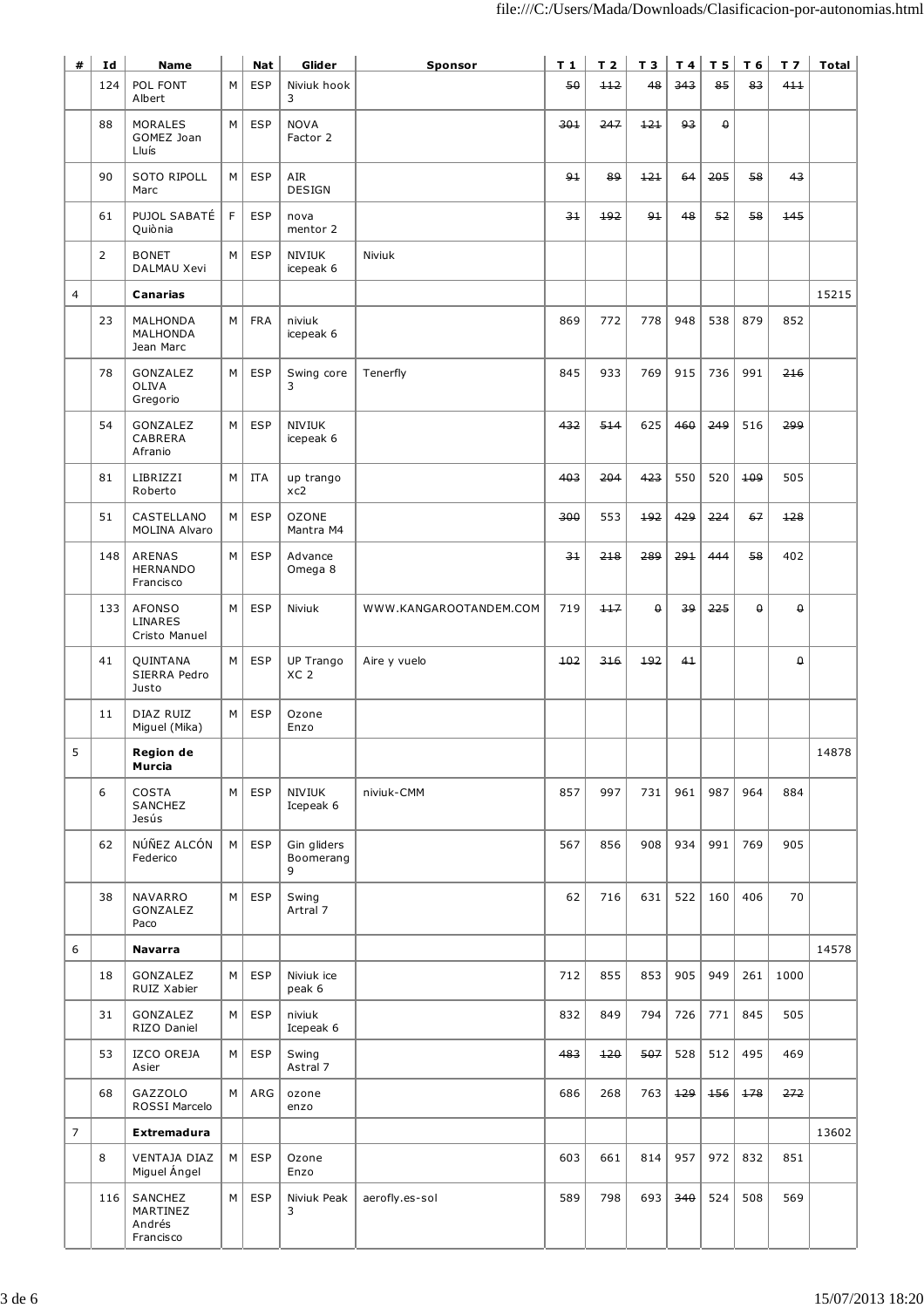| # | Id  | <b>Name</b>                                             |    | Nat        | Glider                      | Sponsor                       | $T_1$ | T <sub>2</sub> | T 3   |          | T4 T5    | T 6 | T <sub>7</sub>    | Total |
|---|-----|---------------------------------------------------------|----|------------|-----------------------------|-------------------------------|-------|----------------|-------|----------|----------|-----|-------------------|-------|
|   | 16  | RUIZ-LARREA<br>DE TUERO<br>Javier<br>(Keniata)          | M  | <b>ESP</b> | <b>OZONE</b><br>Mantra 4    | <b>ALAM AIR</b>               | 526   | 755            | 691   | 459      | 224      | 478 | 424               |       |
|   | 57  | <b>LINDO</b><br><b>MIMOSO</b><br>Eduardo                | M  | <b>ESP</b> | <b>OZONE</b><br>Mantra 4    |                               | 412   | 89             | 378   | 427      | 471      | 429 | 376               |       |
|   | 252 | PEREZ GIL<br>María                                      | F  | <b>ESP</b> | Advance<br>Epsilon 6        | parapentepangea.es            | 88    | 89             | 40    | 176      | 57       | 185 | 43                |       |
|   | 250 | <b>PALACIOS</b><br><b>AGUEDO</b><br>Carlos              | M  | <b>ESP</b> | Sol Synergi<br>5            | AEROFLY                       | 31    | 89             | 97    | 42       | 125      | 58  | $\mathbf{\theta}$ |       |
| 8 |     | Comunidad<br>de Madrid                                  |    |            |                             |                               |       |                |       |          |          |     |                   | 12411 |
|   | 17  | <b>CRESPO</b><br><b>VALDEZ Daniel</b>                   | М  | <b>ESP</b> | Swing<br>Core3              | Ojovolador.com                | 834   | 577            | 909   | 864      | $+8$     | 970 | 864               |       |
|   | 27  | MEZGER<br>Andreas                                       | М  | SUI        | Swing<br>Astral 7.26        | SWING                         | 83    | 520            | 680   | 473      | 505      | 415 | 476               |       |
|   | 35  | VALENZUELA<br><b>REQUENA</b><br>Cecilio                 | M  | ESP        | NIVIUK ICP<br>6             | PARAPENTE DENUBEANUBE         | 638   | 89             | 782   | 146      | 717      | 245 |                   |       |
|   | 134 | GARCIA<br>CASTRO<br>Manuel                              | M  | <b>ESP</b> | Advance<br>Sigma 8          |                               | 448   | 210            | 228   | 338      | $+52$    | 500 | 489               |       |
|   | 56  | KENDALL<br>Edmund<br>Benjamin                           | м  | <b>USA</b> | Ozone<br>Delta 2            |                               | 478   | 221            | 119   |          | 161      | 399 | 436               |       |
|   | 149 | <b>HIJON NEIRA</b><br>Roberto                           | M  | <b>ESP</b> | Windtech<br>fenix           |                               | 127   | 171            | 377   | 105      | 449      |     | 422               |       |
| 9 |     | <b>Pais Vasco</b>                                       |    |            |                             |                               |       |                |       |          |          |     |                   | 11762 |
|   | 74  | <b>BLANCO</b><br>ZABALETA<br>Txus                       | M  | <b>ESP</b> | Swing<br>Astral 7           |                               | 497   | 715            | 683   | 545      | 515      | وو  | 413               |       |
|   | 37  | ELDUAIEN<br>MADARIAGA<br>Gorka                          | м  | <b>ESP</b> | Swing Core<br>3             |                               | 212   | 197            | 807   | 582      | 593      | 258 | 320               |       |
|   | 34  | PEREZ<br>LEUNDA<br>Rodolfo                              | М  | <b>ESP</b> | Niviuk Artik<br>J           |                               | 432   | 447            | $+21$ | 383      | 511      | 490 | 449               |       |
|   | 39  | ALVAREZ<br><b>CASTILLEJO</b><br>José Javier             | м  | <b>ESP</b> | Ozone<br>enzo               |                               | 850   | 263            | 825   | 799      | $\theta$ |     |                   |       |
|   | 157 | ORUESAGASTI<br>DIEZ Alex                                | М  | <b>ESP</b> | <b>SKYWALK</b><br>cayenne 4 |                               | 319   | 230            | 87    | 472      | 295      | 406 | 400               |       |
|   | 120 | <b>IRURTIA</b><br>ARRILLAGA<br>Karlos                   | М  | <b>ESP</b> | skiwalk<br>kayen 4          |                               | 303   | 230            | 310   | 529      | 52       | 537 | 223               |       |
|   | 603 | ECHEVARRIA<br>QUINTANA<br>Aitor                         | M  | ESP        | Artik 3                     |                               | 340   | 89             | 190   | 190      | $+14$    | 289 | 403               |       |
|   | 75  | PEREX AVILA<br>Víctor Manuel                            | М  | <b>ESP</b> | <b>OZONE</b><br>Delta 2     |                               | 383   | 89             | 585   | 328      |          |     |                   |       |
|   | 123 | GOMEZ DE<br><b>SEGURA</b><br>IBAÑEZ DE<br>OPACUA Javier | М  | <b>ESP</b> | Advance<br>Sigma 8          |                               | $3+$  | 148            | 187   | 427      | 449      | 100 | 155               |       |
|   | 165 | VAZ BARROSO<br>Leire                                    | F. | ESP        | Niviuk Artic<br>3           | Demuporsa / Portugalete Kirol | 297   | 112            | 68    | $\theta$ | 64       | 156 | 344               |       |
|   | 181 | <b>BENITO</b><br>GOMEZ Oskar                            | М  | <b>ESP</b> | niviuk artik<br>3           |                               | 165   | 89             | 377   | 239      | 67       | 58  | 43                |       |
|   | 175 | ARICETA<br>LOPETEGUI<br>Iñigo                           | м  | <b>ESP</b> | Gin                         |                               | 267   | 89             | 41    | 199      |          |     |                   |       |
|   | 143 | PEREZ CALVO<br>Angel                                    | M  | <b>ESP</b> | Niviuk Artic<br>В           |                               | 97    | 89             |       |          |          |     |                   |       |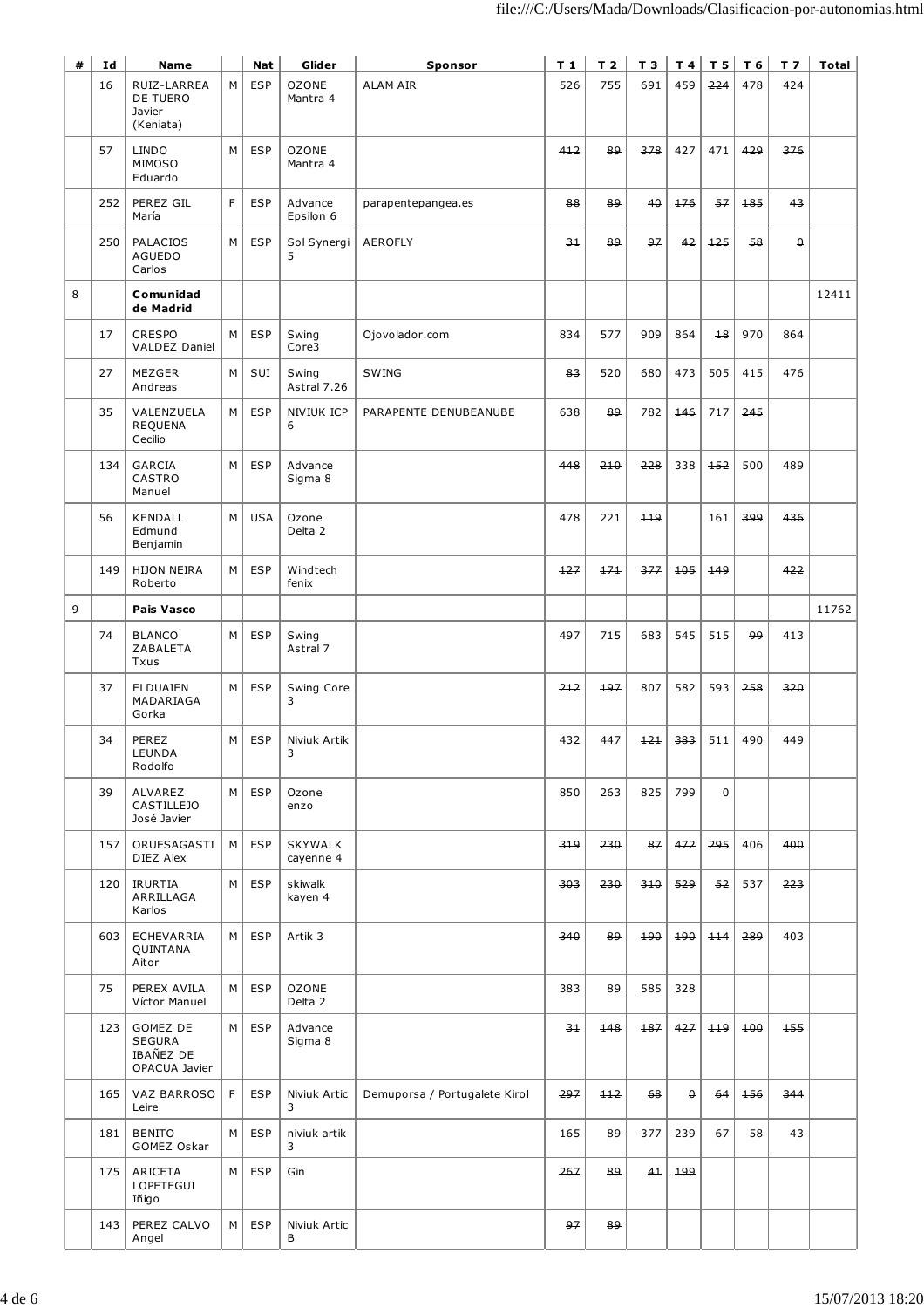| #  | Id             | <b>Name</b>                                  |   | <b>Nat</b> | Glider                       | Sponsor             | T <sub>1</sub> | T <sub>2</sub> | T 3  | T4     | T 5      | T <sub>6</sub> | T <sub>7</sub> | Total |
|----|----------------|----------------------------------------------|---|------------|------------------------------|---------------------|----------------|----------------|------|--------|----------|----------------|----------------|-------|
| 10 |                | Castilla-La<br>Mancha                        |   |            |                              |                     |                |                |      |        |          |                |                | 11609 |
|    | $\overline{4}$ | RODRIGUEZ<br>FERNANDEZ<br>Félix              | М | <b>ESP</b> | Ozone<br>Enzo                |                     | 930            | 865            | 1000 | 962    | 991      | 434            | 905            |       |
|    | 180            | MENCHERO<br>GARCÍA-OLÍAS<br>Pablo            | М | <b>ESP</b> | U-Turn<br>passion            |                     | 581            | 292            | 620  | 424    | 464      | 373            | 194            |       |
|    | 80             | <b>ORTIZ MARTIN</b><br>Virgilio              | M | <b>ESP</b> | Skywalk<br>Cayene 4          |                     | 292            | 180            | 116  | 560    | 520      | 489            | 417            |       |
|    | 210            | OLYUKHNYCH<br>Roman                          | M | <b>UKR</b> | U-turn<br>Passion            |                     | 226            |                |      | 79     |          |                |                |       |
| 11 |                | Comunidad<br>Valenciana                      |   |            |                              |                     |                |                |      |        |          |                |                | 11202 |
|    | 3              | <b>CUBEL</b><br><b>GALLARTE</b><br>David     | М | <b>ESP</b> | Swing<br>Core3               | Bomberos Cuenca 112 | 845            | 996            |      |        | 945      | 871            | 212            |       |
|    | 71             | LOPEZ<br>CATALAN<br>Javier                   | М | <b>ESP</b> | Niviuk<br>icepeak 6          | AVLE                | 635            | 223            | 790  | 267    | 664      |                |                |       |
|    | 92             | LORENTE<br>LLOFRIU<br>Federico               | М | <b>ESP</b> | <b>NIVIUK</b><br>Icepeak6    |                     | 370            | 517            | 431  | 617    | 166      |                | 409            |       |
|    | 93             | CARPIO<br>MARTINEZ<br>Fernando               | M | <b>ESP</b> | UP Trango<br>XC <sub>2</sub> |                     | 293            | 205            | 427  | 207    | 356      | 501            | 105            |       |
|    | 144            | GONZALEZ<br>MONAJ Raúl                       | М | <b>ESP</b> | Ozone<br>Delta 2             |                     | 95             | 194            | 227  | 153    | 277      | 406            | 75             |       |
|    | 158            | <b>SILLA</b><br>MARTINEZ<br>Nando            | М | <b>ESP</b> | SWING<br>astral 7            |                     | 405            | 212            | 88   | 339    | 202      | $\theta$       | 43             |       |
|    | 130            | <b>BORDERA</b><br>CALATAYUD<br>Miquel        | M | <b>ESP</b> | <b>OZONE</b><br>Icepeak 6    | <b>DILEOFICE</b>    | $\theta$       | 89             | 121  | 427    | 437      |                |                |       |
|    | 164            | <b>TORRES</b><br><b>OCHOA</b><br>Enrique     | М | <b>ESP</b> | ADVANCE<br>sigma 8           |                     | 256            | 89             | 118  | 58     | 111      | ٩θ             |                |       |
|    |                | $183$ VILLAR<br><b>BALSALOBRE</b><br>Enrique | М | ESP        | niviuk artik<br>3            |                     | 32             | 89             | 40   | $+0.3$ | $\theta$ | 58             | 82             |       |
| 12 |                | La Rioja                                     |   |            |                              |                     |                |                |      |        |          |                |                | 5588  |
|    | 96             | <b>JIMENEZ</b><br><b>BLANCO</b><br>Robert    | М | <b>ESP</b> | Swing<br>Astral 7            | Swing España        | 525            | 553            | 121  | 462    | 303      | 409            | 459            |       |
|    | 169            | MARQUES<br>RESANO Raúl                       | M | <b>ESP</b> | Advance<br>Sigma             |                     | 372            | 213            | 499  | 427    | 394      | 408            | 443            |       |
| 13 |                | Castilla-Leon                                |   |            |                              |                     |                |                |      |        |          |                |                | 4791  |
|    | 129            | SARRALDE<br><b>VIZUETE</b><br>Fernando       | M | ESP        | ozone<br>Delta 2             | almendras sarralde  | 297            | 206            | 278  | 549    | 525      | 438            | 417            |       |
|    | 113            | RUIZ BUJEDO<br>Víctor                        | М | <b>ESP</b> | ADVANCE<br>Sigma 7           |                     | 356            | 89             | 626  | 202    | 253      | 149            | 90             |       |
|    | 200            | TEJERO<br><b>BARDERA</b><br>Fernando         | М | <b>ESP</b> | ADVANCE<br>sigma 8           |                     | 111            | 89             | 0    | 116    | 0        | $\mathbf 0$    | 0              |       |
| 14 |                | Aragon                                       |   |            |                              |                     |                |                |      |        |          |                |                | 3401  |
|    | 69             | FRECHÍN BUIL<br>Luis                         | М | <b>ESP</b> | niviuk -<br>artik 3          |                     | 297            | 437            | 535  | 440    | 364      | 406            | 412            |       |
|    | 222            | <b>BENDICHO</b><br>MARTINEZ<br>Mateu         | М | <b>ESP</b> | UP trango<br>xc2             |                     | 176            | 89             | 174  | 71     | 0        | $\mathbf 0$    | $\mathbf 0$    |       |